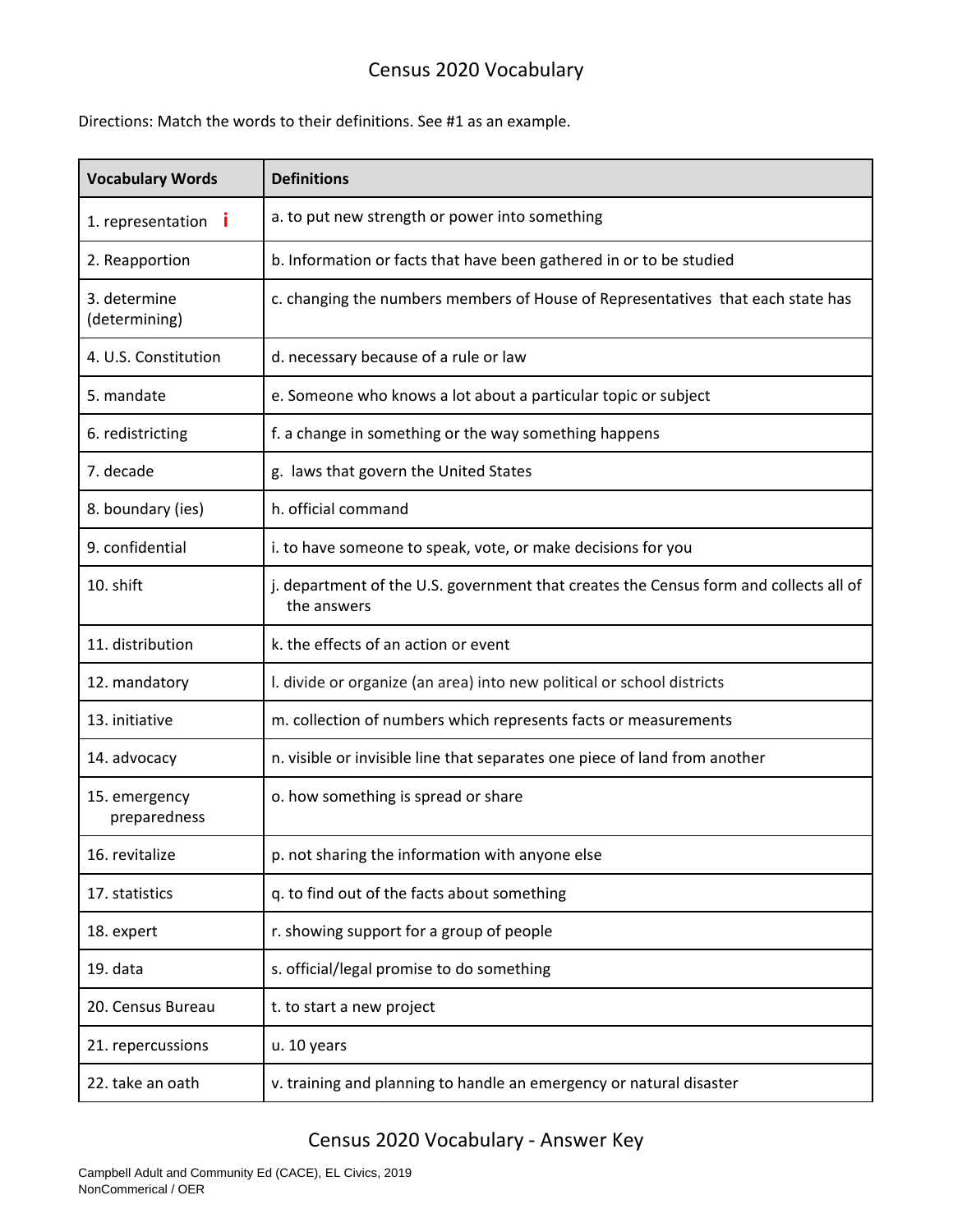| <b>Vocabulary Words</b>         | <b>Definitions</b>                                                                                   |
|---------------------------------|------------------------------------------------------------------------------------------------------|
| 1. representation i             | a. to put new strength or power into something                                                       |
| 2. Reapportion c                | b. Information or facts that have been gathered in or to be studied                                  |
| 3. determine<br>(determining) q | c. changing the numbers members of House of Representatives that each state has                      |
| 4. U.S. Constitution g          | d. necessary because of a rule or law                                                                |
| 5. mandate h                    | e. Someone who knows a lot about a particular topic or subject                                       |
| 6. redistricting I              | f. a change in something or the way something happens                                                |
| 7. decade u                     | g. laws that govern the United States                                                                |
| 8. boundary (ies) n             | h. official command                                                                                  |
| 9. confidential p               | i. to have someone to speak, vote, or make decisions for you                                         |
| 10. shift f                     | j. department of the U.S. government that creates the Census form and collects all of<br>the answers |
| 11. distribution o              | k. the effects of an action or event                                                                 |
| 12. mandatory d                 | I. divide or organize (an area) into new political or school districts                               |
| 13. initiative t                | m. collection of numbers which represents facts or measurements                                      |
| 14. advocacy r                  | n. visible or invisible line that separates one piece of land from another                           |
| 15. emergency<br>preparedness v | o. how something is spread or share                                                                  |
| 16. revitalize a                | p. not sharing the information with anyone else                                                      |
| 17. statistics m                | q. to find out of the facts about something                                                          |
| 18. expert e                    | r. showing support for a group of people                                                             |
| 19. data $b$                    | s. official/legal promise to do something                                                            |
| 20. Census Bureau j             | t. to start a new project                                                                            |
| 21. repercussions k             | u. 10 years                                                                                          |
| 22. take an oath s              | v. training and planning to handle an emergency or natural disaster                                  |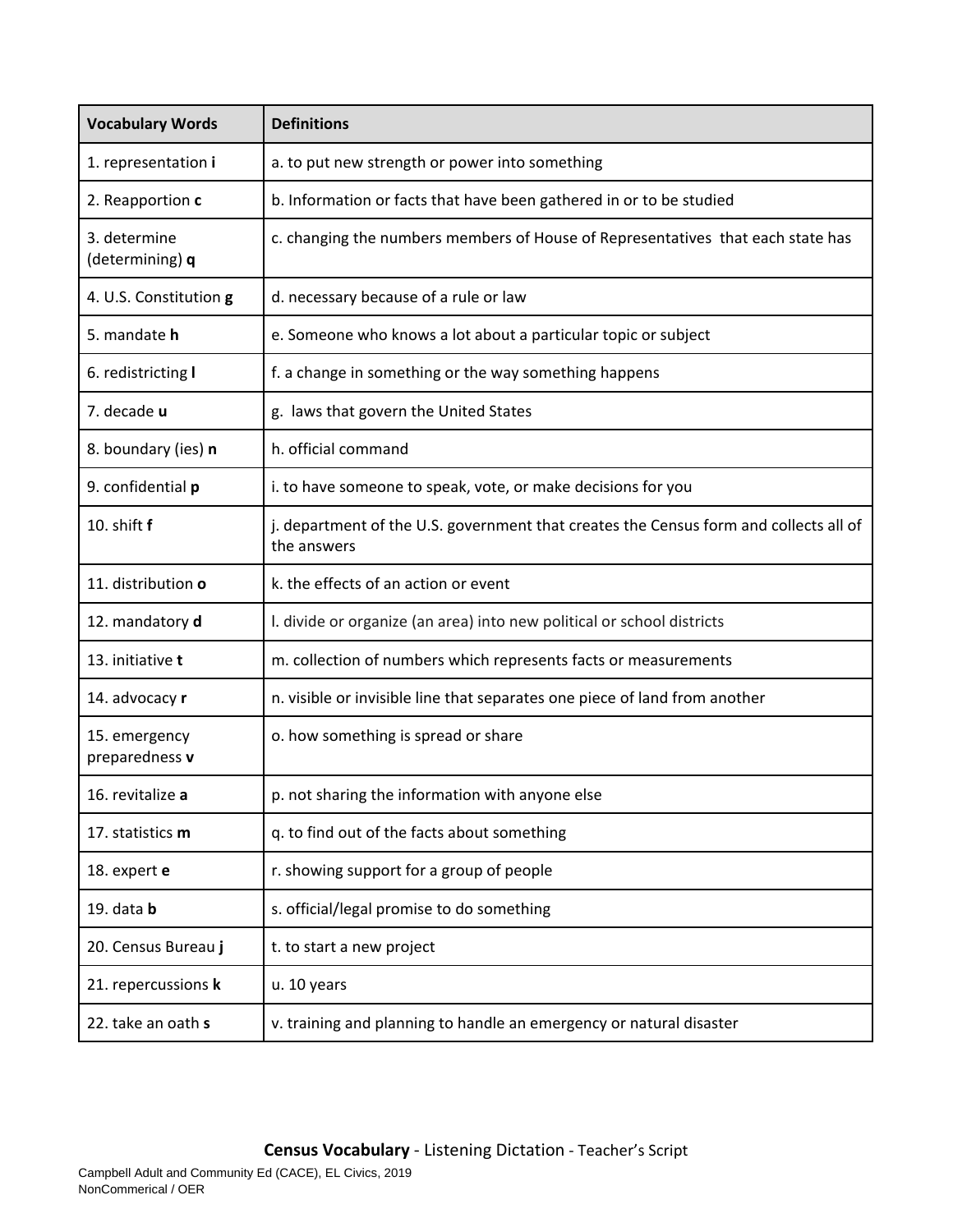The 2020 Census will begin April 1, 2020. The census is one of the most important jobs for both the U.S. government and people living in this country. We have a representative government and we must know how many people are living and where they live. If 1 million people live in a city, they need more representation than people who live in a city with only 20,000 residents. Even though some people have fears about completing the census, everyone must do it!

Some people worry about sharing their information with the government, but they shouldn't worry because there are laws that protect people's information and privacy. All

(1) Census Bureau employees must take an (2) oath to keep everyone's information

(3) confidential. If they share people's information with other agencies there will be

(4) repercussions. For example, they could go to prison for 5 years or pay a large fine of \$250,000.00. People's private information from the census can only be used for (5) statistics, it can not be used to get people in trouble with the law.

All people living in the U.S. must complete the census. It is (6) mandatory. The

(7) U.S. Constitution (8) mandates that all people must be counted so that there is fair

(9) representation in Congress. After the census is finished the government will use the

(10) data to draw new (11) boundaries for political districts. This process is called

(12) redistricting. Sometimes this means that each state will have a different number of representatives in the US House of Representatives. After the census in 1990, California was (13) reapportioned, and we lost a representative in Congress. The representative was gone for a (14) decade, until the 2000 census. Even though there are (15) shifts in the population all the time, the process of (16) redistricting only happens every 10 years.

Census (17) data is used for many things that benefit the community, not just for the number of representatives in Congress. The federal government gives about \$675 billion to the states and counties. The (18) distribution of this money is (19) determined by census (20)data. States and counties can use this money to build new roads, hospitals and schools. Cities can use the money to plan for (21) emergency preparedness so they know how many people might need help if there is a natural disaster. Real estate developers use the census to build new homes and (22) revitalize old neighborhoods. Residents use the census to support community (23) initiatives that improve people's quality of life. Non-profit organizations use the census for (24) advocacy work to help groups of people like low-income families, children, seniors and the homeless.

You don't have to be an (25) expert to complete the census form. You don't need to read or write in English to complete the form. The census is translated into 12 languages online and printed in English and Spanish. If you don't complete your census a census worker, called an Enumerator, will come to your house and get the missing information. You can also call to talk to someone on the phone and give your answers that way.

Remember, the census is mandatory! All people in the U.S. must be counted. Our community will benefit if all people are counted.

## **Large (or small) Group Discussion Questions**: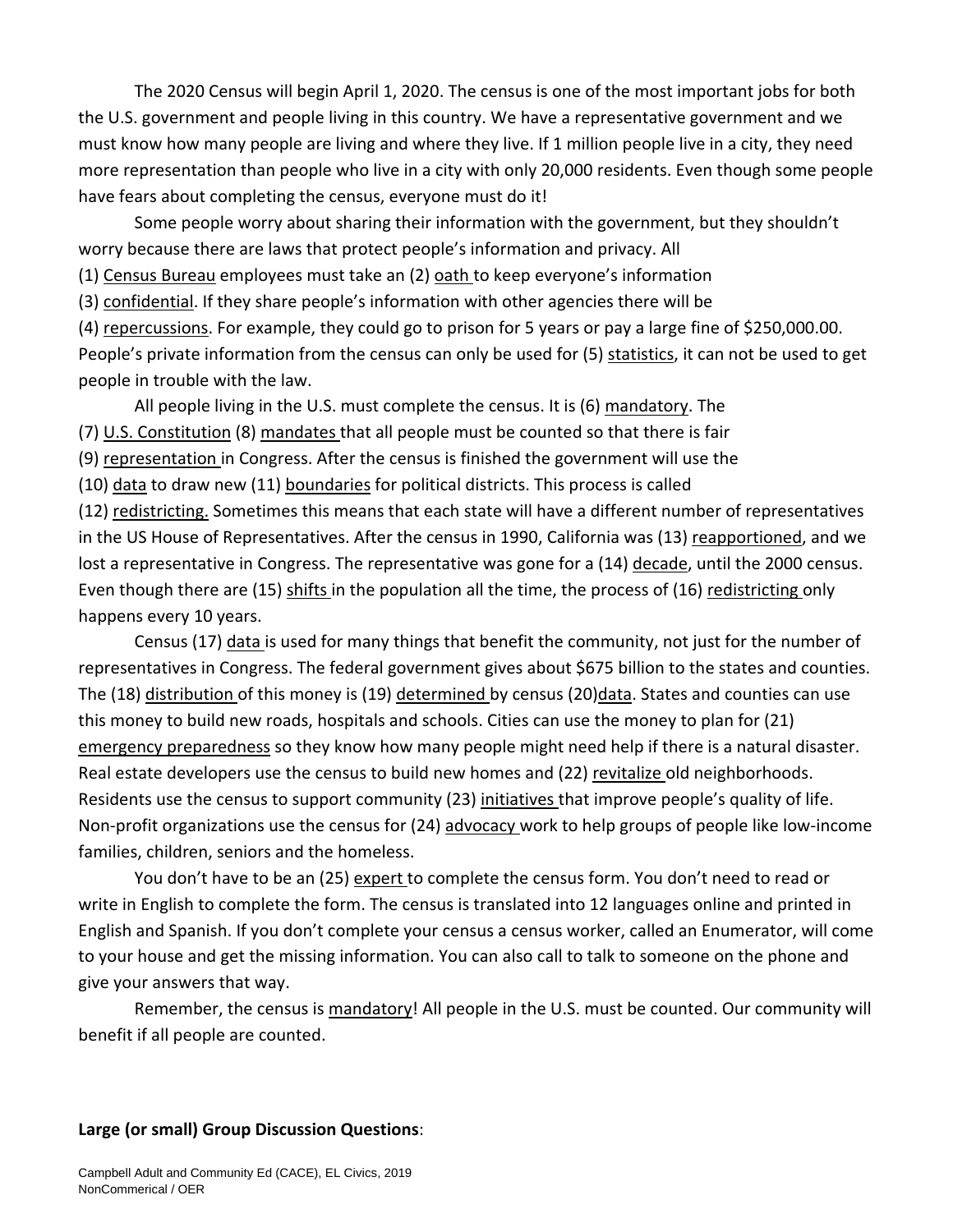- 1. When will the census start and who needs to do complete the form? *April 1, 2020, everyone living in the US*
- 2. Why is the census so important in this country? *Because we have a representative government and we need to know how many people are living and where they live so there is fair representation in government, and for distribution of federal dollars*
- 3. What are possible repercussions of not counting people who live in a community? *The community could lose federal money for schools, hospitals, services etc. and/or representation in congress*
- 4. Who uses the census data? What do they use it for? *The government uses census data for redistricting for congress and for distributing money, real estate developers for new homes and revitalizing neighborhoods,, counties for building schools and hospitals, nonprofits for advocacy, residents for community initiatives*
- 5. If your family members or friends don't speak English how can they get help completing the census form? *They can fill out paper form in Spanish, fill out online form in 12 different languages, call to get help from hotline or ask friends and family to help*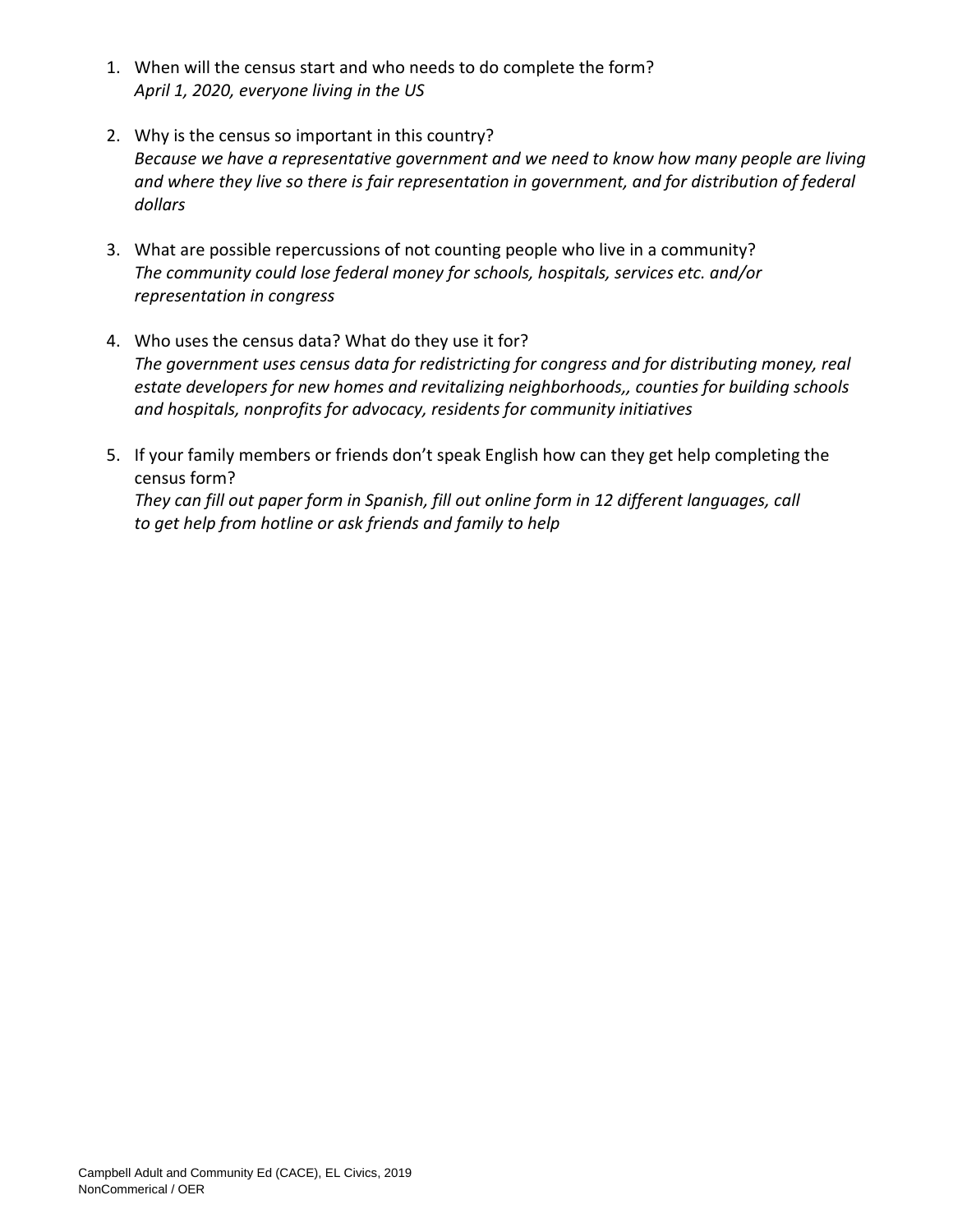## **Census Vocabulary** - Listening Dictation

**Directions**: Listen to your teacher read aloud and read along her. Listen for the missing words from your vocabulary list and fill them in on the blank spaces. Once the teacher has read the essay 2-3 times review the answers with your classmates.

The 2020 Census will begin April 1, 2020. The census is one of the most important jobs for both the U.S. government and people living in this country. We have a representative government and we must know how many people are living and where they live. If 1 million people live in a city, they need more representation than people who live in a city with only 20,000 residents. Even though some people have fears about completing the census, everyone must do it!

Some people worry about sharing their information with the government, but they shouldn't worry because there are laws that protect people's information and privacy. All

(1) \_\_\_\_\_\_\_\_\_\_\_\_\_\_\_\_\_\_\_\_\_\_\_\_\_\_\_ employees must take an (2) \_\_\_\_\_\_\_\_\_\_\_\_ to keep everyone's information (3) \_\_\_\_\_\_\_\_\_\_\_\_\_\_\_\_\_. If they share people's information with other agencies there will be

(4)\_\_\_\_\_\_\_\_\_\_\_\_\_\_\_\_\_\_\_. For example, they could go to prison for 5 years or pay a large fine of

\$250,000.00. People's private information from the census can only be used for (5)

\_\_\_\_\_\_\_\_\_\_\_\_\_\_\_\_\_\_\_, it can not be used to get people in trouble with the law.

All people living in the U.S. must complete the census. It is (6) \_\_\_\_\_\_\_\_\_\_\_\_\_\_\_. The

(7)\_\_\_\_\_\_\_\_\_\_\_\_\_\_\_\_\_\_\_\_ (8) \_\_\_\_\_\_\_\_\_\_ that all people must be counted so that there is fair

(9) \_\_\_\_\_\_\_\_\_\_\_\_\_\_\_\_\_\_\_ in Congress. After the census is finished the government will use the (10)

to draw new (11) \_\_\_\_\_\_\_\_\_\_\_ for political districts. This process is called

(12) \_\_\_\_\_\_\_\_\_\_\_\_\_\_\_\_\_\_. Sometimes this means that each state will have a different number of

representatives in the US House of Representatives. After the census in 1990 California was (13)

\_\_\_\_\_\_\_\_\_\_\_\_\_\_\_, and we lost a representative in Congress. The representative was gone for a

(14) The 2000 census. Even though there are (15) The population all the time, the process of (16) happens every 10 years.

Census (17) \_\_\_\_\_\_\_\_\_ is used for many things that benefit the community, not just for the number of representatives in Congress. The federal government gives about \$675 billion to the states and counties. The (18) \_\_\_\_\_\_\_\_\_\_\_\_\_\_ of this money is (19) \_\_\_\_\_\_\_\_\_\_\_\_\_\_by census (20)\_\_\_\_\_\_\_\_\_\_\_. States and counties can use this money to build new roads, hospitals and schools. Cities can use the money to plan for (21) \_\_\_\_\_\_\_\_\_\_\_\_\_\_\_\_\_\_\_\_\_\_\_\_\_\_\_\_ so they know how many people might need help if there is a natural disaster. Real estate developers use the census to build new homes and (22)

\_\_\_\_\_\_\_\_\_\_\_\_\_\_ old neighborhoods. Residents use the census to support community (23)